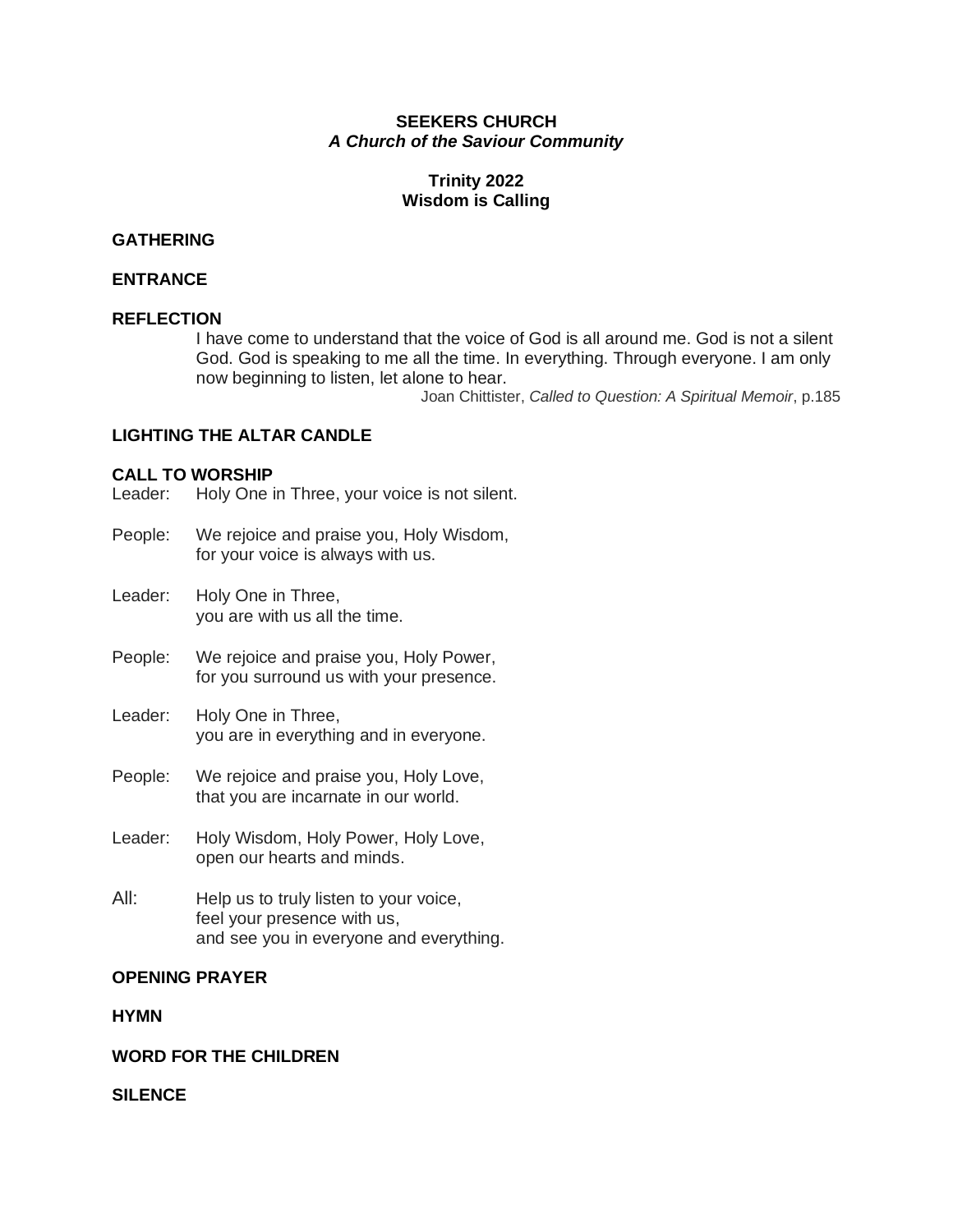# **PRAYERS**

**CONFESSION** 

- Leader: Holy Wisdom, Holy Power, Holy Love, you whisper to us in the wind that rustles through giant oaks, reminding us that you are in every leaf and branch.
- People: We close our ears to your voice, preferring to believe that the sound of wind is merely physics, the mechanical operation of air pressure and matter.
- Leader: You shout to us in the blare of sirens. announcing fire and flood, accidents and heart attacks, reminding us that pain and suffering are all around us.
- People: We cover our ears to shut out the sound, complaining about the noises of city life.
- Leader: You call to us in the cries of your hurting creatures, yearning for mercy, aching for wholeness, begging for peace.
- All: Forgive us when we believe that you are silent, when we refuse to hear your voice, to listen for your call.

## INDIVIDUAL PRAYERS OF CONFESSION

### ASSURANCE:

Leader: Wisdom speaks around us and in us and through us, telling us that we are forgiven and loved, even before we think to ask.

People: Amen.

THANKSGIVING AND PRAISE

INTERCESSION AND PETITION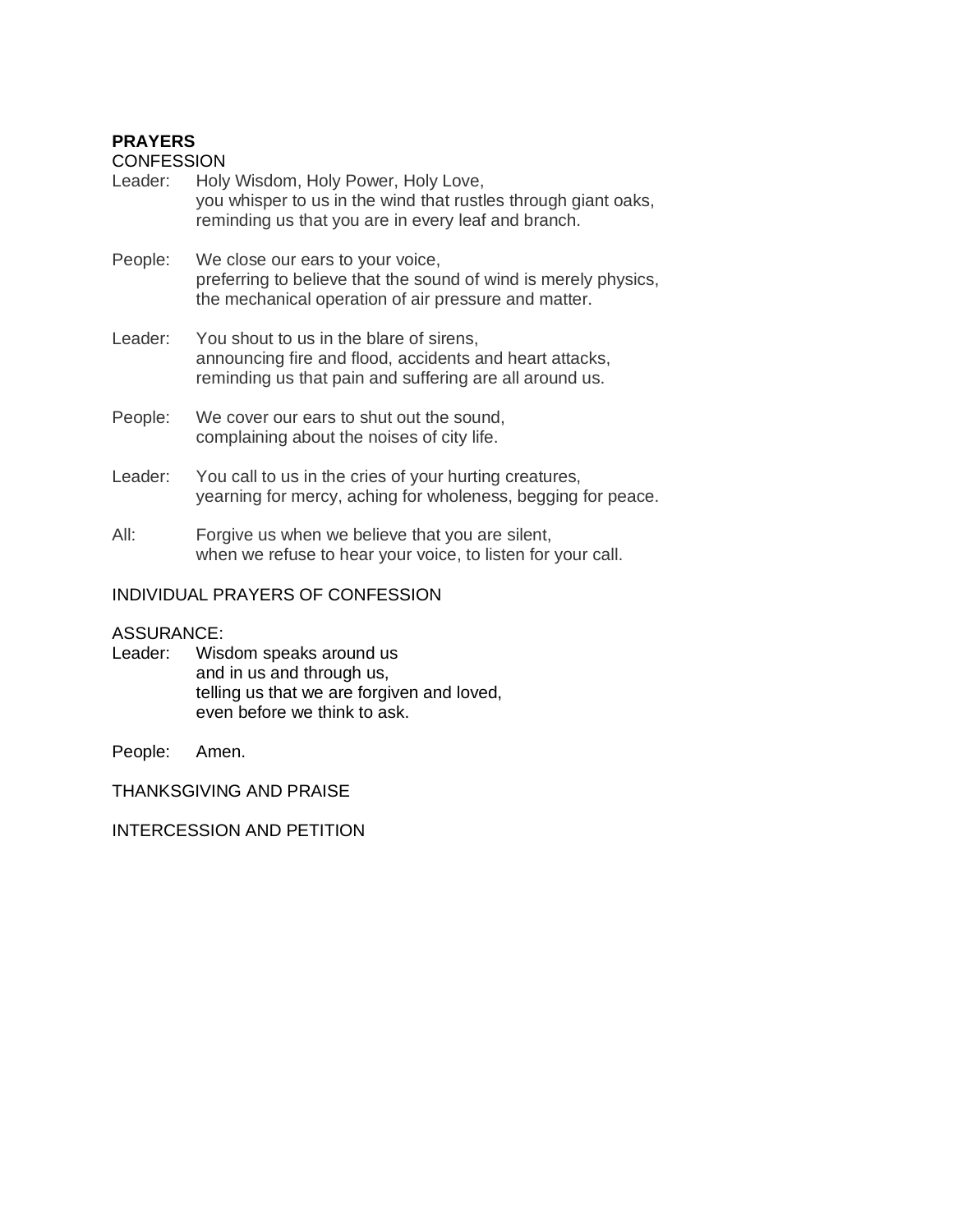## COMMITMENT

All: O Holy One, we come today to claim our relationship with you. We pray for the commitment to grow together, sharing the gifts you give us with others here and in the wider world.

> Forgive us for the hurt we have inflicted and help us forgive those who have hurt us.

Give us strength and discipline to nurture our relationship with you; to care for every part of your creation; to foster justice and be in solidarity with those in need; to work to end all war, and violence, and discord; and to respond joyfully when you call, freely giving our selves as you have shown the way.

We open our hearts to you and your creation in the name of Jesus, who is the Christ. Amen.

#### **HYMN**

# **THE WORD**

**SCRIPTURE SERMON** SILENT REFLECTION

#### **OFFERING**

*Seekers Church supports many individuals and organizations in need. Donations can be made through PayPal by clicking on the Donate button on the Seekers website or at PayPal.Me/SeekersChurch. While you do not need a PayPal account, Seekers pays a small charge for this service, so checks sent to Seekers remain the best option for regular donations. Checks can be sent to Seekers Church 276 Carroll Street NW Washington DC, 20012*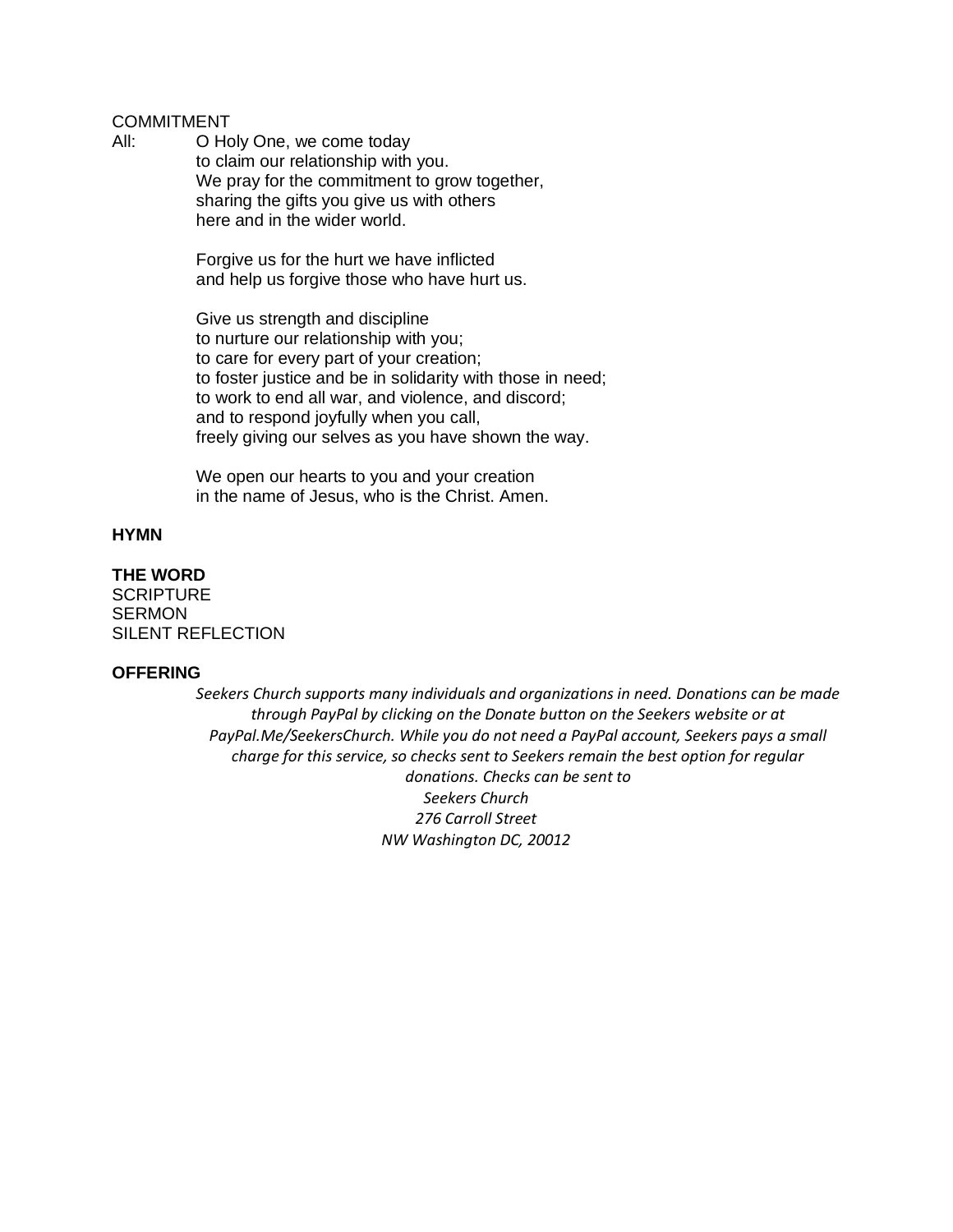## **COMMUNION**

PREPARATION

- Leader 1: This is the table of the heavenly feast, the joyful celebration of the people of God.
- Leader 2: We gather now as one body, joined around the table. Here we celebrate God's presence among us, united in Christ's spirit, broken and whole all at once.
- All: Nourished and hungry, loved and loving, sinner and forgiven, we make one circle of knowing, believing, rejoicing, being, as God lights and rests among us.

#### GREAT THANKSGIVING

- Leader 1: Holy Wisdom, we give you thanks and praise that you are not silent but always speaking.
- People: We give you thanks for Jesus, the Christ, who by his life, death, and resurrection made your presence visible and human.
- Leader 2: We give you thanks for your Holy Spirit, breath of life and love, continually nudging and confronting us as we live and listen.
- All: We give you thanks for your Holy Church, proclaiming your presence in the world with justice and compassion.

BLESSING THE ELEMENTS

- Leader 1: Christ invites everyone to eat the bread of life, to drink the cup of the new covenant.
- Leader 2: Jesus said, I am the bread of life. You who come to me shall never hunger; you who believe in me shall never thirst.
- Leader 1: On the night he gave himself up, Jesus took bread, and after giving thanks to God, broke it and said, This is my body, broken for the healing of the world. Whenever you eat it, do so remembering me.
- Leader 2: After supper, Jesus took the cup and said, This is the cup of the new covenant, poured out for you and for all. Whenever you drink it, do so remembering me.